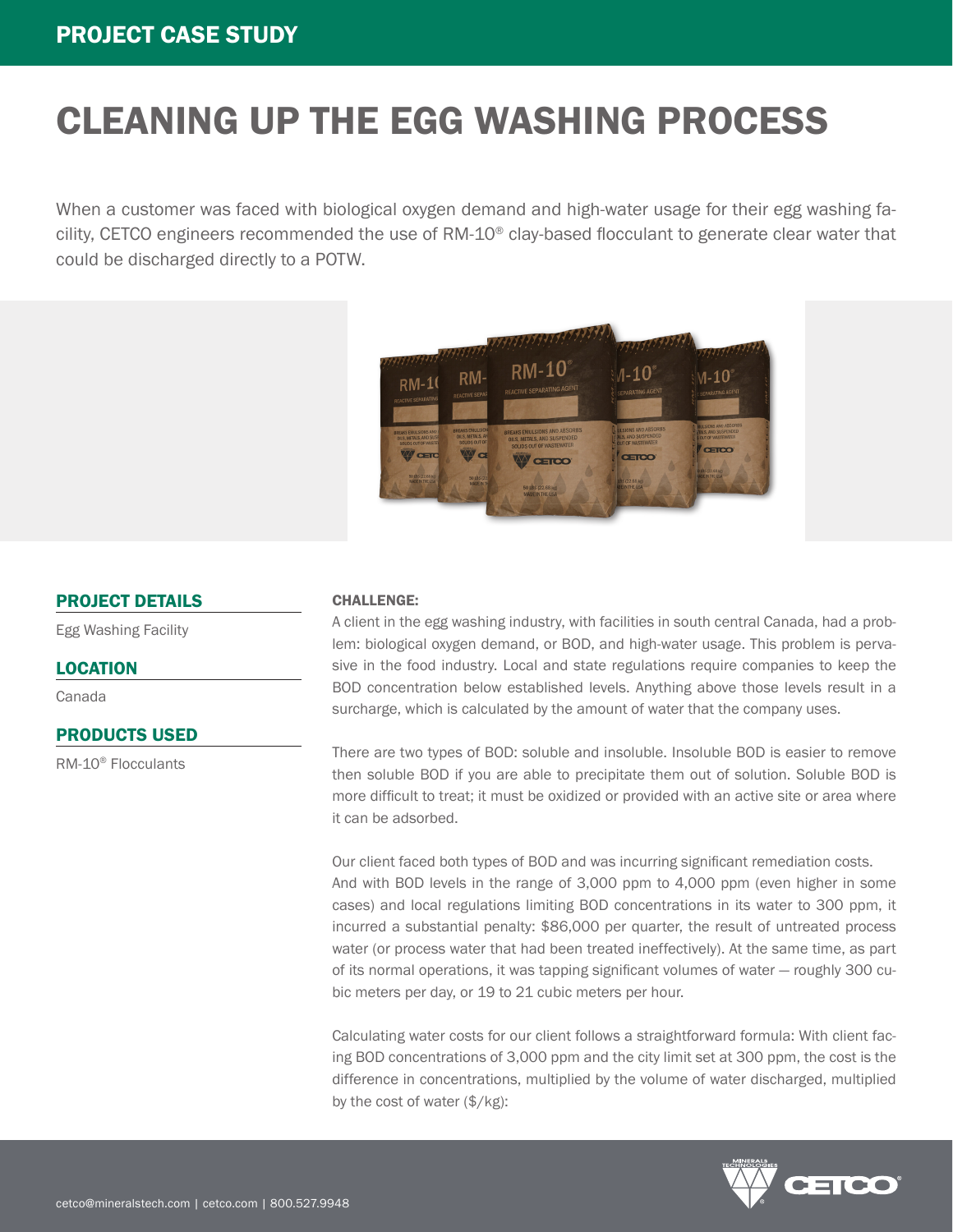## CLEANING UP THE EGG WASHING PROCESS

- $Cost =$ 
	- Concentration of BOD above the city limit regulation x
	- Volume of water generated x
	- \$/kg (set by the city)

For our client, the city cost per kilogram was \$1.17 and the allowable BOD limit was set at 300 ppm. Consuming 19 cubic meters of water per hour generated:

| 19 cubic meters/hour                       | x 24 hours/day | $= 456$ cubic meters/day                           |
|--------------------------------------------|----------------|----------------------------------------------------|
| 456 cubic meters/day                       |                | $x$ 5 business days/week = 2,280 cubic meters/week |
| 2,280 cubic meters/week x 12 weeks/quarter |                | $= 27,360$ cubic meters/quarter                    |
|                                            |                |                                                    |

1 cubic meter = 1000 L ; 27,360 cubic meters = 27,360 KL

Furthermore, client's BOD levels average 3,000 ppm, the city limit is 300 ppm and the cost per Kilogram is \$1.17:

| 3000ppm |    | 300 ppm          | $=$ $-$ | 2,700 ppm          |
|---------|----|------------------|---------|--------------------|
| 2.700   | X. | (27,360KL/1,000) | $=$ $-$ | 73,872 over limit  |
| 73.872  | X  | \$1.17           | $=$     | $$86,430/$ quarter |

The client approached us in an effort to reduce its overall costs, which were directly impacted by BOD levels and water consumption.

#### CETCO SOLUTION:

After assessing the client's needs, our engineers recommended CETCO RM-10®, which effectively reduces BOD levels in wastewater.

RM-10 is a single step treatment process composed of a non-hazardous blend of naturally occurring bentonite, pH adjusting agents, polymers and other proprietary components, and offers superior adsorption capabilities of contaminants, including BOD.

CETCO's line of RM-10 clay-based flocculants are available in granular, semi-granular, powdered and liquid varieties, and are especially suited to treat an array of industrial and municipal wastewater.

Application is generally straightforward: the product delivers a one-step removal of emulsified oil, heavy metals and suspended solids from wastewater streams by the following:

- Chemical components adjust the pH of the water to enhance the precipitation of metals and break oil emulsions
- Bentonite clay particles attract and encapsulate precipitated metallic ions